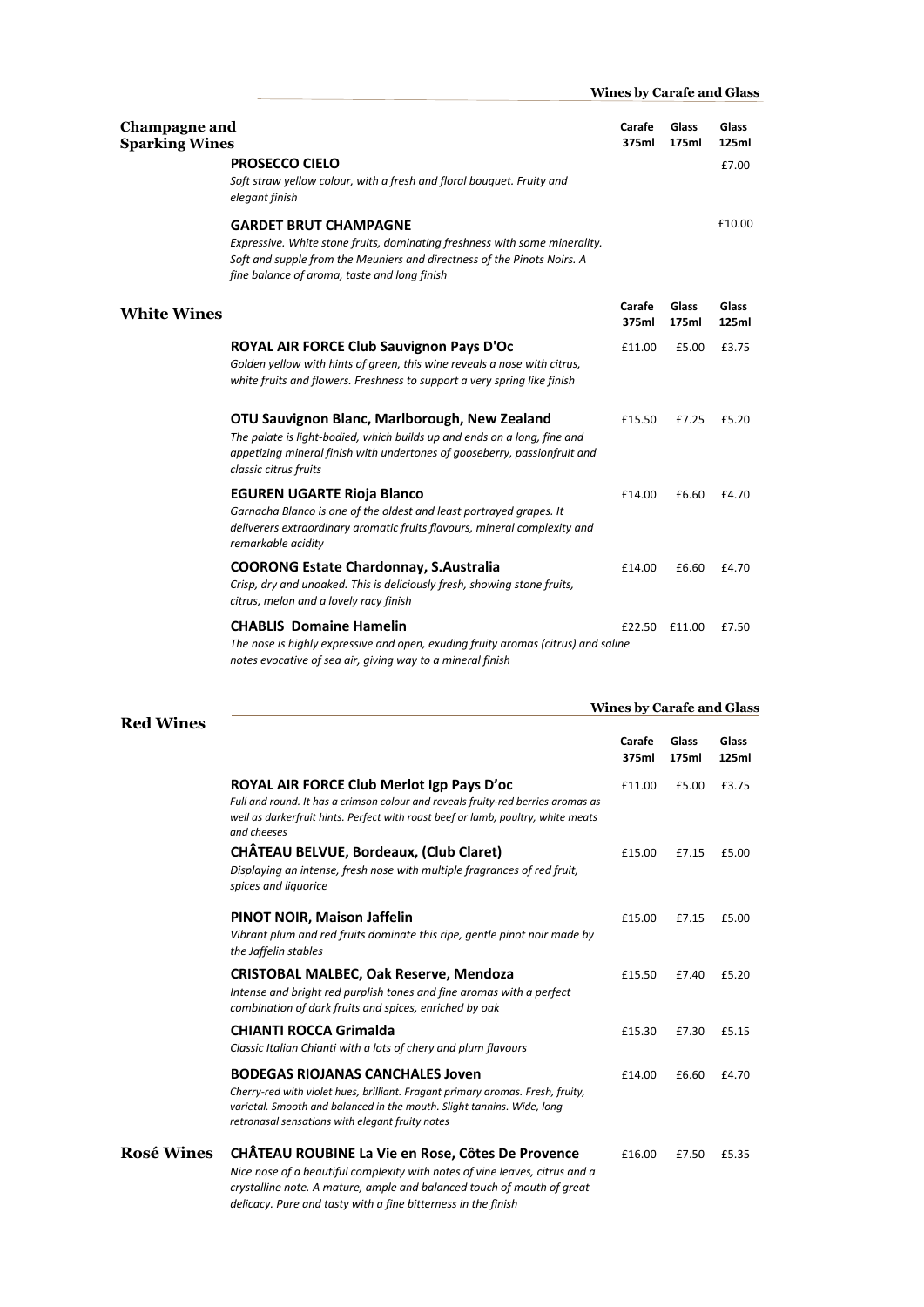|              | <b>Champagnes &amp; Sparkling Wines</b>                                                                                                                                                                |               |
|--------------|--------------------------------------------------------------------------------------------------------------------------------------------------------------------------------------------------------|---------------|
|              |                                                                                                                                                                                                        | <b>Bottle</b> |
|              |                                                                                                                                                                                                        | <b>75cl</b>   |
| <b>Italy</b> |                                                                                                                                                                                                        |               |
|              | <b>PROSECCO CIELO</b>                                                                                                                                                                                  | £36.00        |
|              | Soft straw colour with a fresh and floral bouquet. Fruity and elegant finish                                                                                                                           |               |
| France       |                                                                                                                                                                                                        |               |
|              | <b>GARDET BRUT CHAMPAGNE</b>                                                                                                                                                                           | £49.50        |
|              | Expressive. White stone fruits, dominating freshness with some minerality. Soft and<br>supple from the Meuniers and directness of the Pinots Noirs. A fine balance of<br>aroma, taste and long finish. |               |
|              | <b>BEAUMET Rosé "Cuvée" Brut</b>                                                                                                                                                                       | £52.00        |
|              | Rich red fruit aromas of raspberry and cherry from the pinot noir and pinot meunier<br>grape                                                                                                           |               |
|              | <b>LAURENT PERRIER "La Cuvée" Brut</b>                                                                                                                                                                 | £77.00        |
|              | A pale straw colour with fine, persistent perlage. Laurent Perrier La Cuvee has                                                                                                                        |               |
|              | delicate, fresh citrus aromas with light floral notes. An exquisite balance between                                                                                                                    |               |
|              | freshness and finesse with a rich and complex palate. Good length in the finish.                                                                                                                       |               |

## **White Wines**

#### **France**

## **Alsace**

**Burgundy**

| <b>RIESLING Domaine Trapet</b>                                                        | £50.00 |
|---------------------------------------------------------------------------------------|--------|
| This 100% riesling has floral and stony aromas with citrus notes and a lovely mineral |        |
| finish                                                                                |        |
|                                                                                       |        |
|                                                                                       |        |
| <b>POUILLY FUISSE Vieilles Vignes Domaine Cordier D.B</b>                             | £50.00 |
| Full-bodied style. Very forward with ripe tropical peach, well balanced style with a  |        |
| creamy and oaky finish                                                                |        |
| <b>CHABLIS Domaine Hamelin</b>                                                        | £45.00 |
| The nose is highly expressive and open, exuding fruity aromas (citrus) and saline     |        |
| notes evocative of sea air, giving way to a mineral finish                            |        |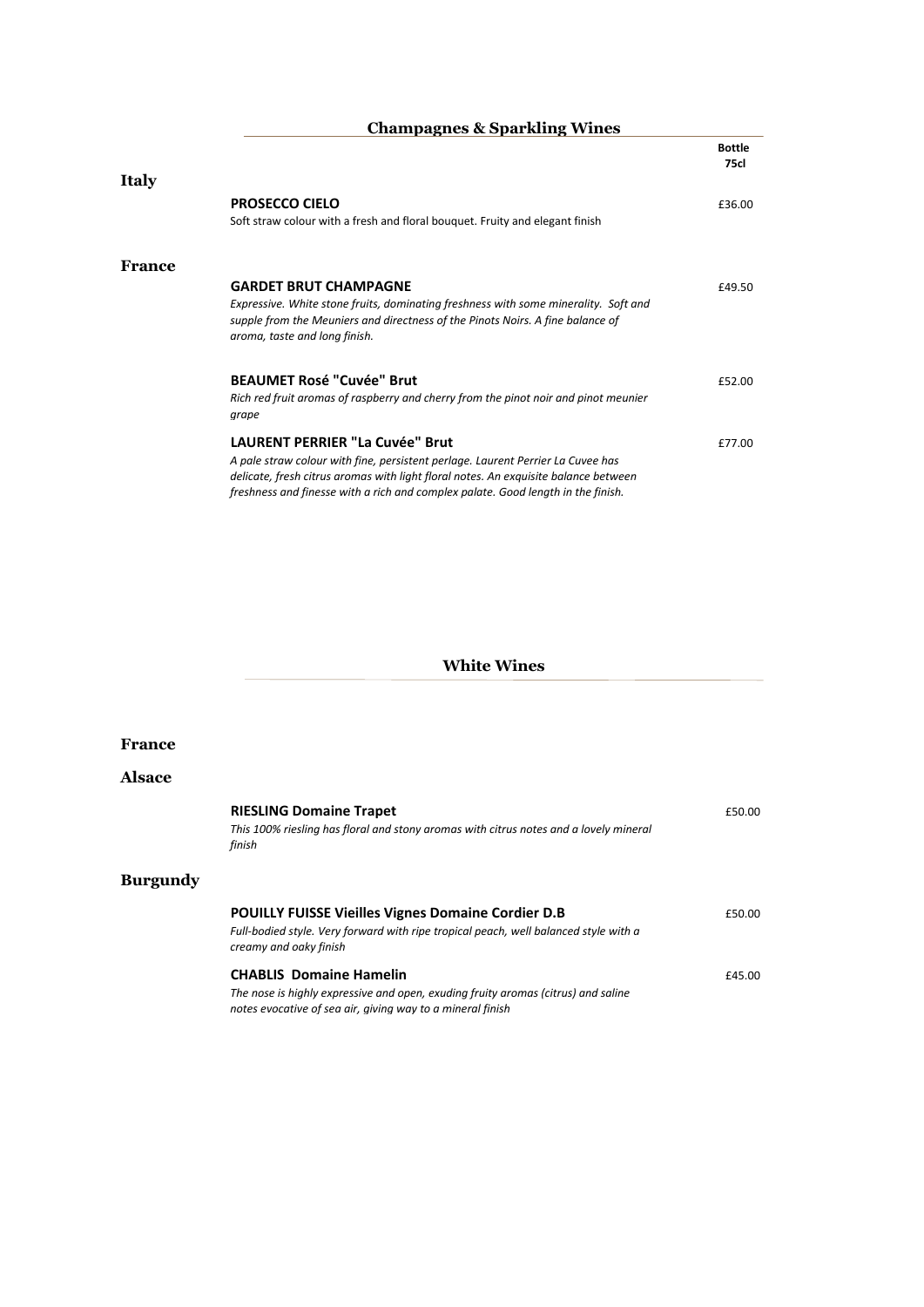|                        | <b>White Wines</b>                                                                                                                                                                                                           |                       |
|------------------------|------------------------------------------------------------------------------------------------------------------------------------------------------------------------------------------------------------------------------|-----------------------|
|                        |                                                                                                                                                                                                                              | <b>Bottle</b><br>75cl |
| <b>Loire Valley</b>    |                                                                                                                                                                                                                              |                       |
|                        | <b>MUSCADET SUR LIE</b><br>White flowers and citrus fruit on the nose with crisp acidity and fresh mineral finish                                                                                                            | £28.00                |
|                        | <b>SANCERRE Aurore Dezat</b><br>Dry white classic sauvignon blanc with mineral characters and great ripeness                                                                                                                 | £44.00                |
| <b>Regional France</b> |                                                                                                                                                                                                                              |                       |
|                        | VIOGNIER, La Borie, Pays d'Oc<br>Nose full of intense apricot, roses and acacia. Well balanced in the mouth with powerful<br>flavours                                                                                        | £28.00                |
|                        | ROYAL AIR FORCE Jean Loron Sauvignon Pays d'Oc<br>Golden yellow with hints of green, this wine reveals a nose with citrus, white fruits<br>and flowers. Tenderness in the mouth shows just the right freshness to support a  | £22.00                |
| <b>Australia</b>       | <b>COORONG Estate Chardonnay, S.Australia</b><br>Crisp, dry and unoaked. This is deliciously fresh, showing stone fruits, citrus, melon<br>and a lovely racy finish                                                          | £28.00                |
| New Zealand            |                                                                                                                                                                                                                              |                       |
|                        | <b>CLOS HENRI, sauvignon blanc, Marlborough</b><br>Refine & complex, showing some citrus notes with peach aromas, French Owner<br>Henri Bourgeois making this 100% sauvignon blanc with style.                               | £56.00                |
|                        | OTU Sauvignon Blanc, Marlborough, New Zealand<br>The palate is light-bodied, which builds up and ends on a long, fine and appetizing<br>mineral finish with undertones of gooseberry, passionfruit and classic citrus fruits | £31.00                |
| <b>Spain</b>           |                                                                                                                                                                                                                              |                       |
|                        | <b>EGUREN UGARTE Rioja Blanco</b><br>Garnacha Blanco is one of the oldest and least portrayed grapes. It deliverers<br>extraordinary aromatic fruits flavours, mineral complexity and remarkable acidity                     | £28.00                |
| Portugal               |                                                                                                                                                                                                                              |                       |
|                        | <b>DUAS QUINTAS Douro</b><br>Citrine colour with good aromatic intensity. Dominated by acacia flowers and ripe<br>fruit flavours, especially peach and pear with hints of spices                                             | £36.00                |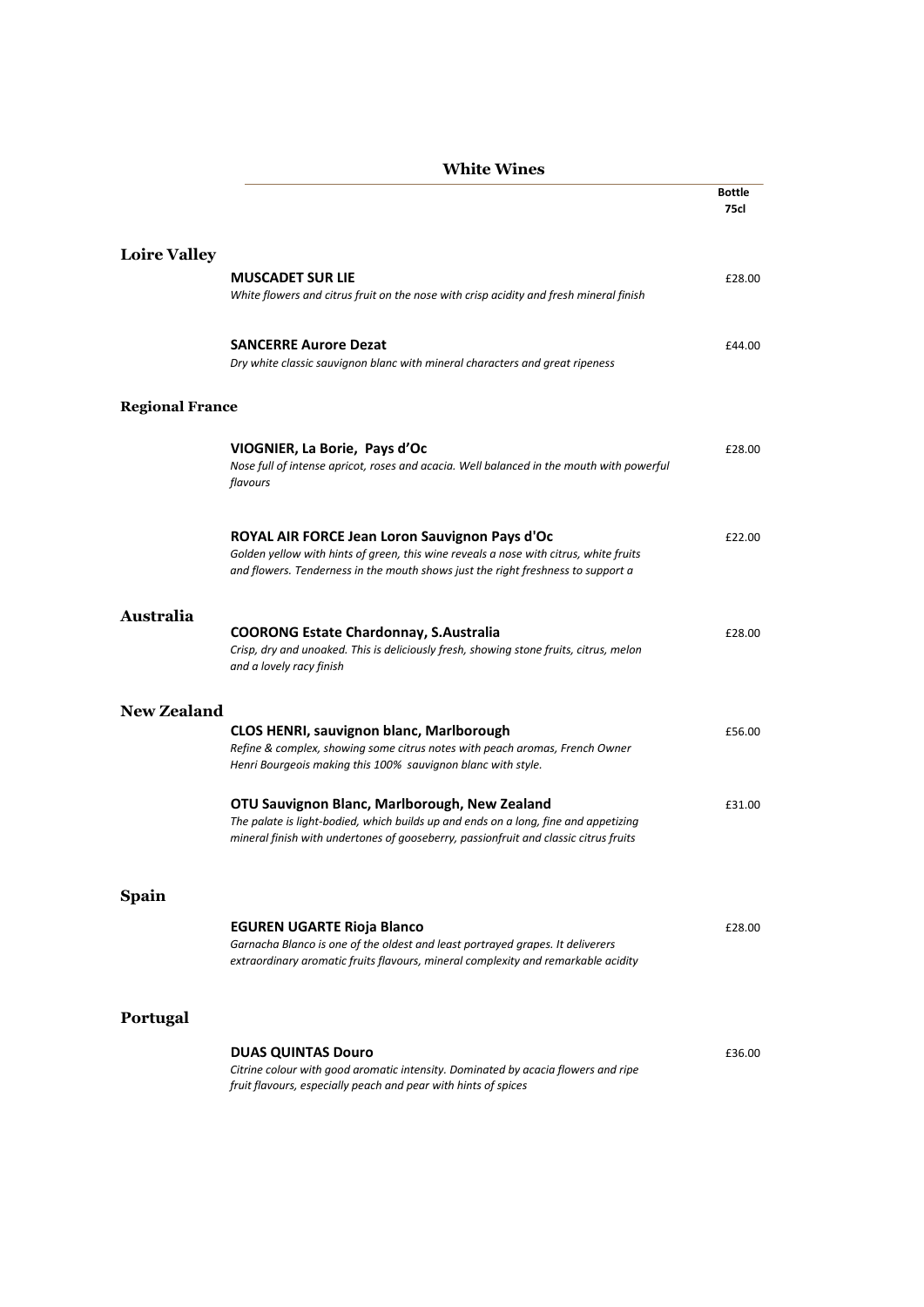|                     | <b>White Wines</b>                                                                                                                                                                                                                                                           |                       |
|---------------------|------------------------------------------------------------------------------------------------------------------------------------------------------------------------------------------------------------------------------------------------------------------------------|-----------------------|
| <b>South Africa</b> |                                                                                                                                                                                                                                                                              | <b>Bottle</b><br>75cl |
|                     | DELHEIM CHARDONNAY SUR LIE, Stellenbosch<br>Full- bodied, round and citrus fruit with freshness and long fruity after taste. Slightly<br>oakv                                                                                                                                | £38.00                |
| France              | <b>Rosé Wines</b>                                                                                                                                                                                                                                                            |                       |
|                     | CHÂTEAU ROUBINE La Vie en Rose, Côtes De Provence<br>Nice nose of a beautiful complexity with notes of vine leaves, citrus and a crystalline<br>note. A mature, ample and balanced touch of mouth of great delicacy. Pure and<br>tasty with a fine bitterness in the finish. | £32.00                |

## **Red Wines**

#### **France**

# **Burgundy**

|       | <b>PINOT NOIR, Maison Jaffelin</b><br>Vibrant plum and red fruits dominate this ripe, gentle pinot noir made by<br>the Jaffelin stables                                                                                                                                                         | £30.00 |
|-------|-------------------------------------------------------------------------------------------------------------------------------------------------------------------------------------------------------------------------------------------------------------------------------------------------|--------|
|       | <b>SAVIGNY - LÈS-BEAUNE, Pierre Ponnelle</b><br>Classic pinot noir with great burst of red berries. Smooth and light finish with great<br>complexity                                                                                                                                            | £50.00 |
|       | <b>GEVREY - CHAMBERTIN, Grand vin de Bourgogne, Vieilles Vignes</b><br>Strawberries, blackberries and blackcurrants are among the aromas found on the<br>nose. The Pinot Noir comes through distinctly and powerfully on the palate. The<br>finish shows smooth, fine tannins                   | £82.00 |
| Rhône | CÔTES DU RHÔNE Prestige du Colombier<br>Grenache, Syrah, Mourvèdre, Carignan. The nose is intense on red fruits tones with<br>some black cherry notes. A beautiful freshness on the palate with roundness                                                                                       | £30.00 |
|       | <b>CHÂTEAUNEUF DU PAPE Domaine de Fargueirol</b><br>Grenash, Cinsault, Syarh, Mourverde. Notes of sweet spice and black cherry with<br>aromas of strawberry, plum and thyme, all underscored by a touch of cocoa and<br>liquorice. Full-bodied with a good tannic structure, the finish is long | £50.00 |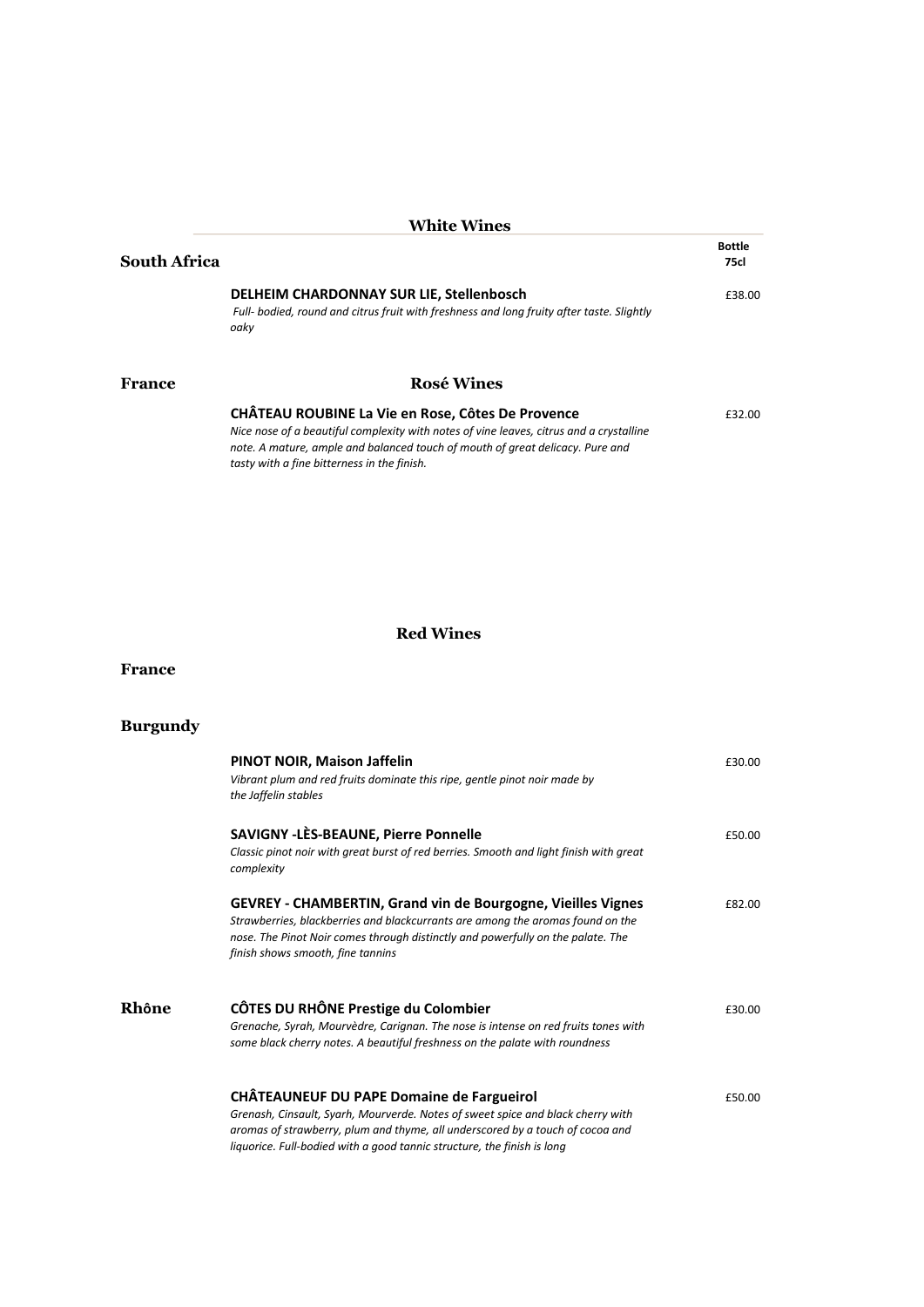|                        | <b>Red Wines</b>                                                                                                                                                                                                                                                                                                                                       |         |                              |
|------------------------|--------------------------------------------------------------------------------------------------------------------------------------------------------------------------------------------------------------------------------------------------------------------------------------------------------------------------------------------------------|---------|------------------------------|
|                        |                                                                                                                                                                                                                                                                                                                                                        | Vintage | <b>Bottle</b><br><b>75cl</b> |
| <b>Regional France</b> |                                                                                                                                                                                                                                                                                                                                                        |         |                              |
|                        | ROYAL AIR FORCE Club Merlot Igp Pays D'oc<br>Full and round. It has a crimson colour and reveals fruity-red berries aromas as well as<br>darkerfruit hints. Perfect with roast beef or lamb, poultry, white meats and cheeses                                                                                                                          |         | £22.00                       |
| <b>Beaujolais</b>      |                                                                                                                                                                                                                                                                                                                                                        |         |                              |
|                        | <b>CHÂTEAU DE FLEURIE, Jean Loron</b><br>Medium ruby colour, red fruit, cinnamon, spicy note, rose pedal, medium finish and<br>Gamay wine that is meant do drink fresh                                                                                                                                                                                 |         | £40.00                       |
| <b>Bordeaux</b>        |                                                                                                                                                                                                                                                                                                                                                        |         |                              |
|                        | CHÂTEAU BELVUE, Bordeaux, (Club Claret)<br>Displaying an intense, fresh nose with multiple fragrances of red fruit, spices and<br>liquorice                                                                                                                                                                                                            |         | £30.00                       |
| <b>Saint-Emilion</b>   |                                                                                                                                                                                                                                                                                                                                                        |         |                              |
|                        | CHÂTEAU DE ROQUES, Puysseguin Saint-Emilion<br>Well balanced fresh bouquet exudes dark berry fruits with oaky and spicy notes. Full,<br>rich plum flavours with black cherry. Blackcurrant lingers on the aftertaste                                                                                                                                   | 2016    | £40.00                       |
| <b>Pauillac</b>        |                                                                                                                                                                                                                                                                                                                                                        |         |                              |
|                        | <b>CHÂTEAU BATAILLEY, 5ème Grand Cru Classé</b><br>This is a glorious wine, with lush, dense fruit yet blessed with masses of ripe tannin to<br>ensure a long life.Brilliant, vibrant, with an almost electric precision on both the nose<br>and palate, Ch. Batailley's 2009 is quite amazing                                                         | 2009    | £92.00                       |
|                        | <b>CHÂTEAU LYNCH-BAGES, 5ème Grand Cru Classé</b><br>The chateau Lynch Bages 2005 has an enthralling graphite and cedar scented<br>bouquet, like a young cousin of the Grand Puy Lacoste. The Palate is medium-bodied<br>with fine tannin, one of the most feminine and elegant Lynch Bages in recent years<br>with a lightness of touch on the finish | 2005    | £150.00                      |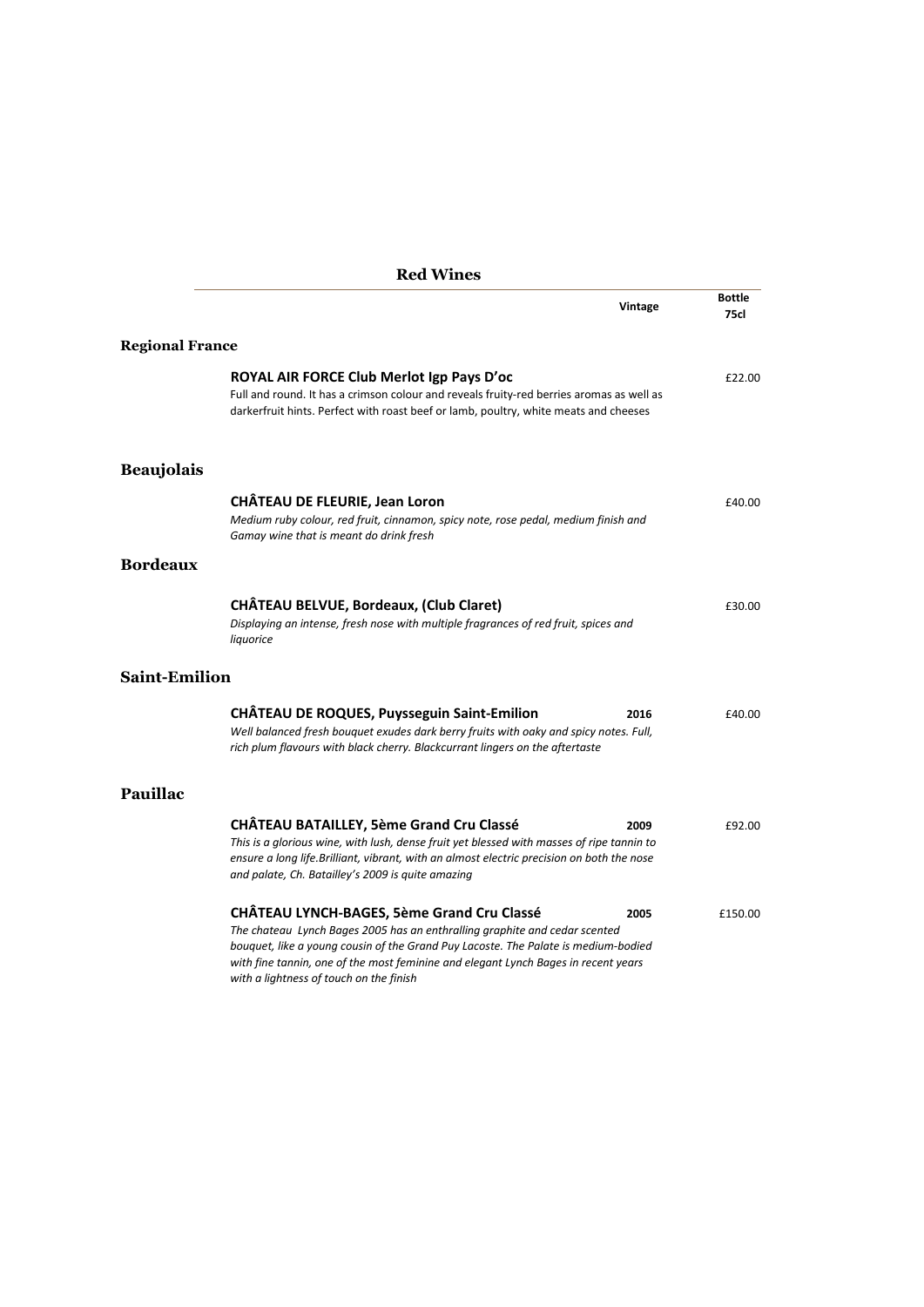|              | <b>Red Wines</b>                                                                                                                                                                                                                                                              |         |                       |
|--------------|-------------------------------------------------------------------------------------------------------------------------------------------------------------------------------------------------------------------------------------------------------------------------------|---------|-----------------------|
|              |                                                                                                                                                                                                                                                                               | Vintage | Bottle<br><b>75cl</b> |
| St Estèphe   |                                                                                                                                                                                                                                                                               |         |                       |
|              | <b>CHÂTEAU LAFONT ROCHET, St Estèphe</b><br>The nose of this 2005 is complex and fresh with notes of blackberry and spices<br>(nutmeg and white pepper). In the mouth, excellent tannic structure leads to a long<br>and elegant finish                                       | 2005    | £90.00                |
|              | CHÂTEAU CALON-SÉGUR, 3ème Grand Cru Classé<br>Wonderfully constructed wine with very fine, silky tannins and an intense core of<br>classic brambly St Estèphe fruit with a whiff of mulberries. Great vintage!                                                                | 2005    | £150.00               |
| Saint-Julien | <b>CHÂTEAU LEOVILLE POYFERRE, 2ème Grand Cru Classé</b><br>A blend of 62% Cabernet-Sauvignon, 28% Merlot, 8% Petit Verdot and 2% Cabernet<br>Franc. There is no beating about the bush: even at fourteen years of age this is still a<br>firmly extracted and stuctured wine. | 2006    | £140.00               |
|              | <b>CHATEAU GRUAUD-LAROSE, 2ème Grand Cru Classé</b><br>Château Gruaud-Larose continues to prove just why it is rated so highly. Rich, well<br>structured, ripe, purity of fruit. A great wine from a truly great vintage                                                      | 2005    | £125.00               |
|              | <b>CHÂTEAU GRUAUD-LAROSE, 2ème Grand Cru Classé</b><br>Wonerful vintage and overshadowed over the 2005. Wonderfully oaky with notes of<br>tobacco.                                                                                                                            | 2006    | £120.00               |